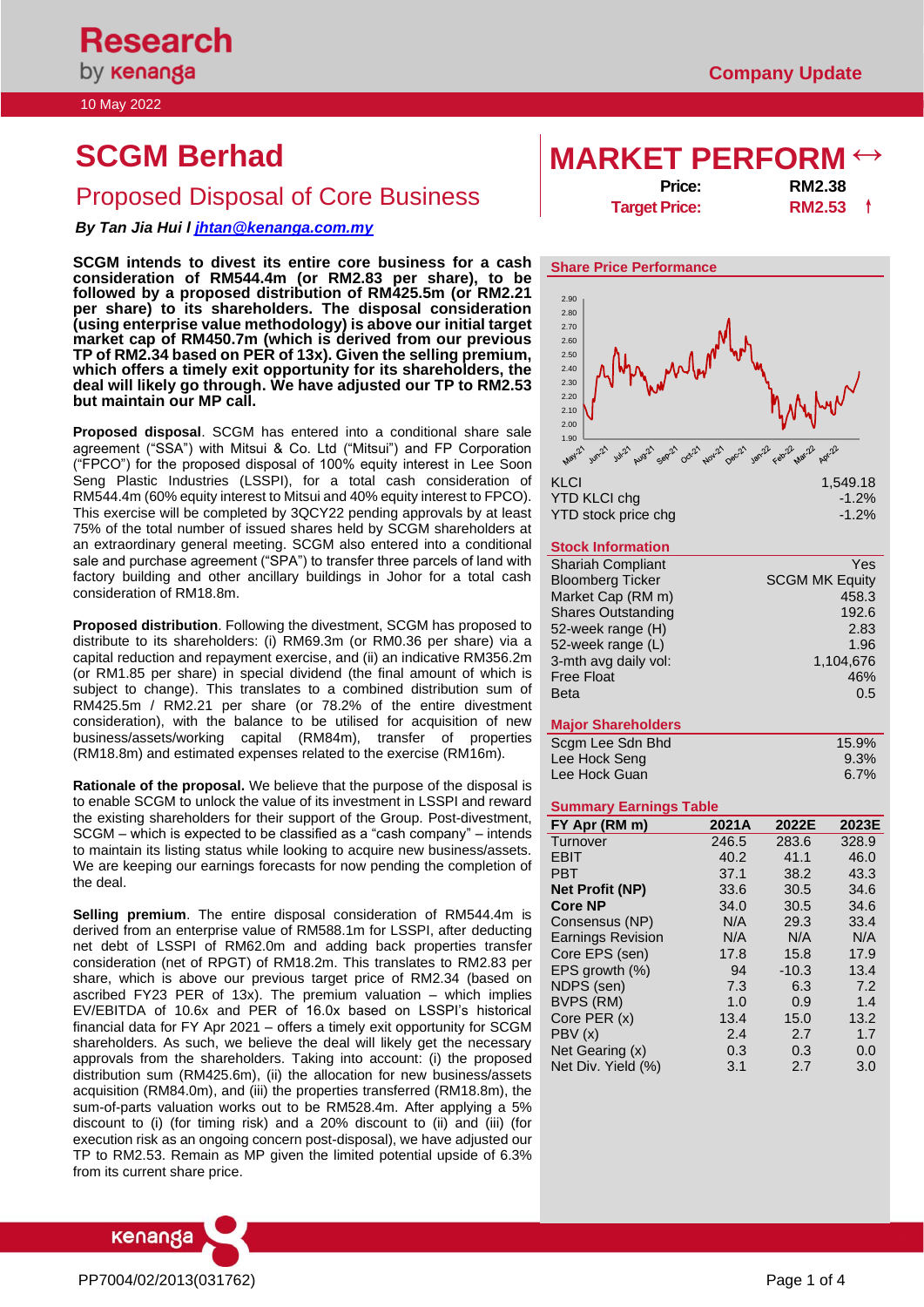# **SCGM Berhad** Company Update **Company Update**

# 10 May 2022

| <b>Income Statement</b>   |         |         |         |         |         | <b>Financial Data &amp; Ratios</b> |          |          |        |         |         |
|---------------------------|---------|---------|---------|---------|---------|------------------------------------|----------|----------|--------|---------|---------|
| FY Apr (RM m)             | 2019A   | 2020A   | 2021A   | 2022E   | 2023E   | <b>FY Apr</b>                      | 2019A    | 2020A    | 2021A  | 2022E   | 2023E   |
| Revenue                   | 219.6   | 210.5   | 246.5   | 283.6   | 328.9   | Growth (%)                         |          |          |        |         |         |
| <b>EBITDA</b>             | 18.6    | 35.5    | 55.1    | 56.0    | 60.8    | Revenue                            | 5.9      | $-4.1$   | 17.1   | 15.1    | 16.0    |
| Depreciation              | 14.7    | 14.8    | 15.0    | 14.9    | 14.8    | <b>EBITDA</b>                      | $-41.7$  | 91.1     | 55.1   | 9.9     | 14.5    |
| <b>EBIT</b>               | 3.9     | 20.7    | 40.2    | 41.1    | 46.0    | <b>EBIT</b>                        | $-81.2$  | 432.1    | 93.6   | 13.7    | 18.1    |
| IntExp/(Income)           | $-5.6$  | $-4.9$  | $-3.0$  | $-2.9$  | $-2.7$  | Pre-tax Income                     | $-108.8$ | $-1041$  | 133.8  | 14.3    | 20.6    |
| <b>PBT</b>                | $-1.7$  | 15.9    | 37.1    | 38.2    | 43.3    | Net Income                         | $-131.2$ | $-437.5$ | 94.5   | 9.2     | 11.6    |
| Taxation                  | $-3.4$  | 1.4     | $-3.5$  | $-7.7$  | $-8.8$  | Core Net Income                    | $-129.4$ | $-495.9$ | 94.4   | 7.9     | 11.6    |
| Net Income                | $-5.1$  | 17.3    | 33.6    | 30.5    | 34.6    |                                    |          |          |        |         |         |
| Core Net Income           | $-4.4$  | 17.5    | 34.0    | 30.5    | 34.6    | Profitability (%)                  |          |          |        |         |         |
|                           |         |         |         |         |         | <b>EBITDA Margin</b>               | 8.5      | 16.9     | 22.4   | 21.4    | 21.1    |
| <b>Balance Sheet</b>      |         |         |         |         |         | <b>EBIT Margin</b>                 | 1.8      | 9.9      | 16.3   | 16.1    | 16.4    |
| FY Dec (RM m)             | 2019A   | 2020A   | 2021A   | 2022E   | 2023E   | <b>PBT Margin</b>                  | $-0.8$   | 7.5      | 15.1   | 15.0    | 15.6    |
| <b>Fixed Assets</b>       | 213.4   | 204.0   | 204.4   | 211.5   | 201.1   | Net Margin                         | $-2.0$   | 8.3      | 13.8   | 12.9    | 12.4    |
| Other FA                  | 1.5     | 0.0     | 0.0     | 0.0     | 0.0     | <b>Effective Tax Rate</b>          | 203.5    | 8.8      | $-9.5$ | $-13.5$ | $-20.0$ |
| Inventories               | 33.2    | 40.2    | 41.5    | 44.7    | 55.1    | <b>ROE</b>                         | $-2.7$   | 10.7     | 18.9   | 18.3    | 18.3    |
| <b>Receivables</b>        | 42.5    | 45.9    | 45.0    | 49.0    | 56.8    | <b>ROA</b>                         | $-1.4$   | 5.9      | 11.1   | 10.6    | 10.8    |
| Other CA                  | 10.7    | 3.6     | 2.2     | 4.3     | 4.5     |                                    |          |          |        |         |         |
| Cash                      | 8.3     | 4.9     | 13.6    | 37.7    | 61.9    |                                    |          |          |        |         |         |
| <b>Total Assets</b>       | 309.5   | 298.5   | 306.8   | 347.1   | 379.3   | <b>DuPont Analysis</b>             |          |          |        |         |         |
|                           |         |         |         |         |         | Net margin (%)                     | $-2.0$   | 8.3      | 13.8   | 12.9    | 12.4    |
| Payables                  | 7.3     | 10.1    | 15.9    | 24.8    | 35.2    | Assets Turnover (x)                | 0.7      | 0.7      | 0.8    | 0.9     | 0.9     |
| <b>ST Borrowings</b>      | 53.5    | 42.8    | 32.2    | 35.2    | 25.2    | Leverage Factor (x)                | 1.9      | 1.9      | 1.7    | 1.6     | 1.6     |
| Other ST liability        | 20.6    | 15.6    | 18.1    | 18.2    | 20.7    | <b>ROE</b> (%)                     | $-2.7$   | 10.7     | 18.9   | 18.3    | 18.3    |
| <b>LT Borrowings</b>      | 54.9    | 47.2    | 39.0    | 40.0    | 39.0    |                                    |          |          |        |         |         |
| Other LT liability        | 16.4    | 12.7    | 11.9    | 17.1    | 22.8    | Leverage                           |          |          |        |         |         |
| <b>Net Assets</b>         | 156.9   | 170.1   | 189.8   | 211.8   | 236.4   | Debt/Asset (x)                     | 0.4      | 0.3      | 0.2    | 0.2     | 0.2     |
|                           |         |         |         |         |         | Debt/Equity (x)                    | 0.7      | 0.5      | 0.4    | 0.4     | 0.3     |
| <b>Share Capital</b>      | 134.7   | 134.7   | 134.7   | 134.7   | 134.7   | N.Debt/(Cash)                      | 0.6      | 0.5      | 0.3    | 0.2     | 0.01    |
| <b>Other Equity</b>       | 22.1    | 35.4    | 55.0    | 77.1    | 101.6   | N.Debt/Equity (x)                  | 0.6      | 0.5      | 0.3    | 0.2     | 0.01    |
| S. Equity                 | 156.9   | 170.1   | 189.8   | 211.8   | 236.4   |                                    |          |          |        |         |         |
|                           |         |         |         |         |         | <b>Valuations</b>                  |          |          |        |         |         |
| <b>Cashflow Statement</b> |         |         |         |         |         | Core EPS (sen)                     | $-2.7$   | 9.1      | 17.8   | 19.1    | 21.3    |
| FY Apr (RM m)             | 2019A   | 2020A   | 2021A   | 2022E   | 2023E   | NDPS (sen)                         | 2.8      | 3.6      | 7.3    | 8.5     | 8.4     |
| <b>Operating CF</b>       | $-3.2$  | 28.7    | 59.4    | 57.7    | 55.6    | BV/share (RM)                      | 0.8      | 0.9      | 1.0    | 1.2     | 1.2     |
| Investing CF              | $-13.9$ | $-2.5$  | $-12.6$ | $-22.0$ | $-5.0$  | Core PER (x)                       | $-83.5$  | 24.3     | 12.5   | 10.4    | 11.7    |
| <b>Financing CF</b>       | 21.0    | $-29.7$ | $-38.0$ | $-11.7$ | $-26.4$ | Net Div. Yield                     | 1.2      | 1.6      | 3.3    | 3.8     | 3.4     |
|                           |         |         |         |         |         | PBV(x)                             | 2.7      | 2.5      | 2.2    | 1.8     | 2.0     |

*Source: Kenanga Research* 



*Source: Kenanga Research*

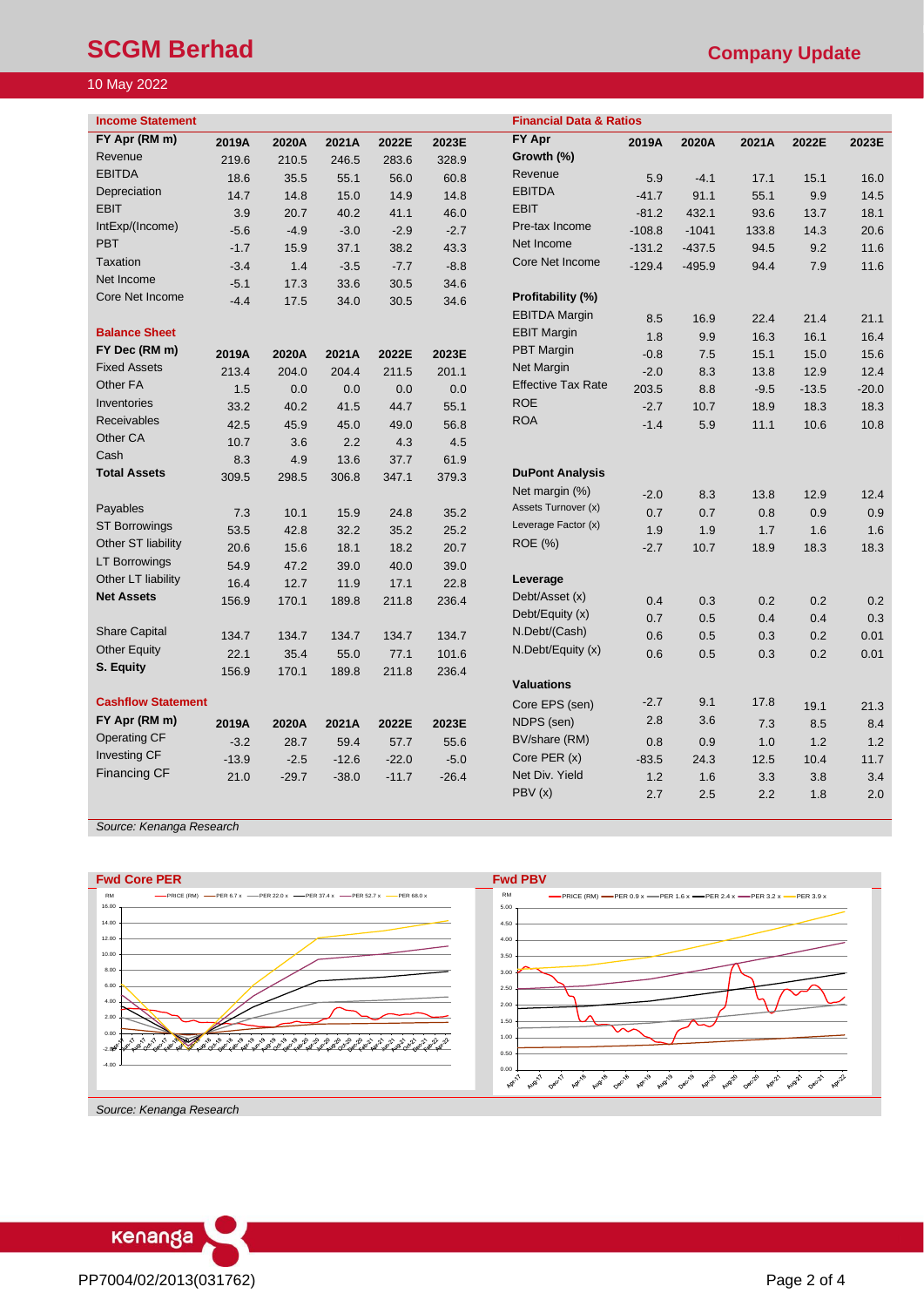Г

# 10 May 2022

| <b>Peer Comparison</b>       |                      |               |                  |                |               |                                 |                                       |                  |       |                         |                  |       |                     |                   |                               |                      |               |
|------------------------------|----------------------|---------------|------------------|----------------|---------------|---------------------------------|---------------------------------------|------------------|-------|-------------------------|------------------|-------|---------------------|-------------------|-------------------------------|----------------------|---------------|
| <b>Name</b>                  | Last<br><b>Price</b> | <b>Market</b> | <b>Shariah</b>   | <b>Current</b> |               | <b>Revenue</b><br><b>Growth</b> | <b>Core Earnings</b><br><b>Growth</b> |                  |       | PER (x) - Core Earnings |                  |       | PBV(x)              | <b>ROE</b><br>(%) | <b>Net</b><br>Div.Yld.<br>(%) | Target               | <b>Rating</b> |
|                              | (RM)                 | Cap<br>(RM'm) | <b>Compliant</b> | <b>FYE</b>     | 1-Yr.<br>Fwd. | $2-Yr$ .<br>Fwd.                | $1 - Yr$<br>Fwd.                      | $2-Yr$ .<br>Fwd. | Hist. | 1-Yr.<br>Fwd.           | $2-Yr$ .<br>Fwd. | Hist. | 1-Yr.<br><b>Fwd</b> | 1-Yr.<br>Fwd.     | $1-Yr.$<br>Fwd.               | <b>Price</b><br>(RM) |               |
| <b>STOCKS UNDER COVERAGE</b> |                      |               |                  |                |               |                                 |                                       |                  |       |                         |                  |       |                     |                   |                               |                      |               |
| BP PLASTICS HOLDING BHD      | 1.52                 | 427.8         | $\vee$           | 12/2022        | 8.9%          | 12.7%                           | 4.5%                                  | 5.4%             | 9.2   | 8.8                     | 8.4              | 1.8   | 1.7                 | 19.8%             | 7.2%                          | 2.07                 | <b>OP</b>     |
| <b>SCGM BHD</b>              | 2.38                 | 458.3         | $\vee$           | 04/2022        | 15.1%         | 16.0%                           | $-10.3%$                              | 13.4%            | 13.4  | 15.0                    | 13.2             | 2.4   | 2.2                 | 15.1%             | 2.6%                          | 2.34                 | <b>MP</b>     |
| <b>SCIENTEX BHD</b>          | 3.77                 | 5,847.3       | $\vee$           | 07/2022        | 12.4%         | 10.7%                           | 6.1%                                  | 17.6%            | 13.2  | 12.4                    | 10.6             | 2.0   | 1.8                 | 15.4%             | 2.5%                          | 4.15                 | <b>MP</b>     |
| <b>SLP RESOURCES BHD</b>     | 0.920                | 291.6         | $\checkmark$     | 12/2022        | 9.7%          | 5.5%                            | 28.6%                                 | 9.3%             | 16.7  | 13.0                    | 11.9             | 1.6   | 1.5                 | 12.0%             | 6.0%                          | 1.18                 | <b>OP</b>     |
| THONG GUAN INDUSTRIES BHD    | 2.51                 | 966.4         |                  | 12/2022        | 19.7%         | 20.4%                           | 22.2%                                 | 21.2%            | 10.2  | 8.4                     | 6.9              | 1.3   | 1.1                 | 14.3%             | 2.2%                          | 3.90                 | <b>OP</b>     |
| <b>Simple Average</b>        |                      |               |                  |                | 13.1%         | 13.1%                           | 10.2%                                 | 13.4%            | 12.5  | 11.5                    | 10.2             | 1.8   | 1.7                 | 15.3%             | 4.11%                         |                      |               |

*Source: Bloomberg, Kenanga Research*

*This section is intentionally left blank*